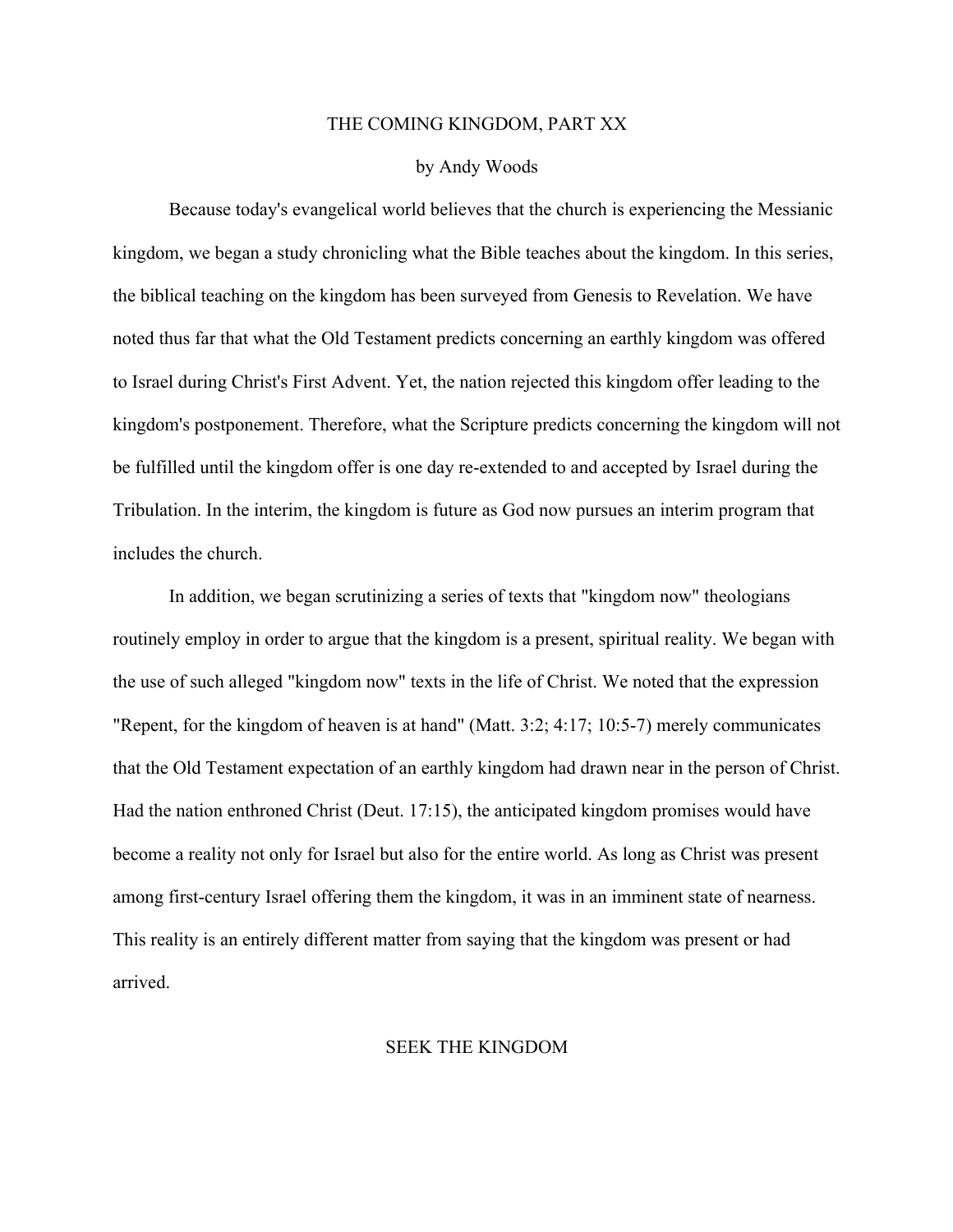We also observed that Matthew 6:9-13 is in actuality a model prayer for the disciples consisting of three requests for the kingdom to come and three additional requests for their temporal needs to be met prior to the kingdom's establishment. Such a framework makes it obvious that the Lord did not establish the kingdom at His First Advent. If this is so, then passages such as Matthew 6:33 (restated in Luke 12:31) become understandable. This verse says, "But seek first His kingdom and His righteousness, and all these things will be added to you." Is this verse, as "kingdom now" theologians sometimes advocate, teaching a present, spiritual form of the kingdom that Christ's disciples must seek and align their lives with? The answer to this question is provided in the immediately preceding context where Christ's model prayer for the disciples (Matt. 6:9-13) consists of three requests for the kingdom to come and three additional requests for their temporal needs to be met prior to the kingdom's establishment. Thus, contextually, Matthew 6:33 is merely admonishing Christ's disciples to prioritize their lives according to the values of the coming kingdom during their brief sojourn on earth, while they live in Satan's domain, while the kingdom is in a state of abeyance.

E.R. Craven, in an extended excursus on the Greek word *basileia* (translated "kingdom"), well explains the true meaning of Christ's words in Matthew 6:33:

> The exhortations of our Lord to "seek the Kingdom of God," Matt. 6:33; Luke 12:31. It is manifest that both these exhortations are consistent with the hypothesis of a future Kingdom—as though He had said, So act, that when the Basileia is established you may enter it. Indeed the contexts of both exhortations require that we should put that interpretation upon them: the one in Matt. follows the direction to pray "Thy Kingdom come" (ver. 10), and that in Luke is manifestly parallel with the exhortation to wait for an absent Lord (vers.  $35-40$ ).<sup>1</sup>

<sup>&</sup>lt;sup>1</sup> E.R. Craven, "Excursus on the Basileia," in *Revelation of John*, J. P. Lange (New York: Scribner, 1874), 95.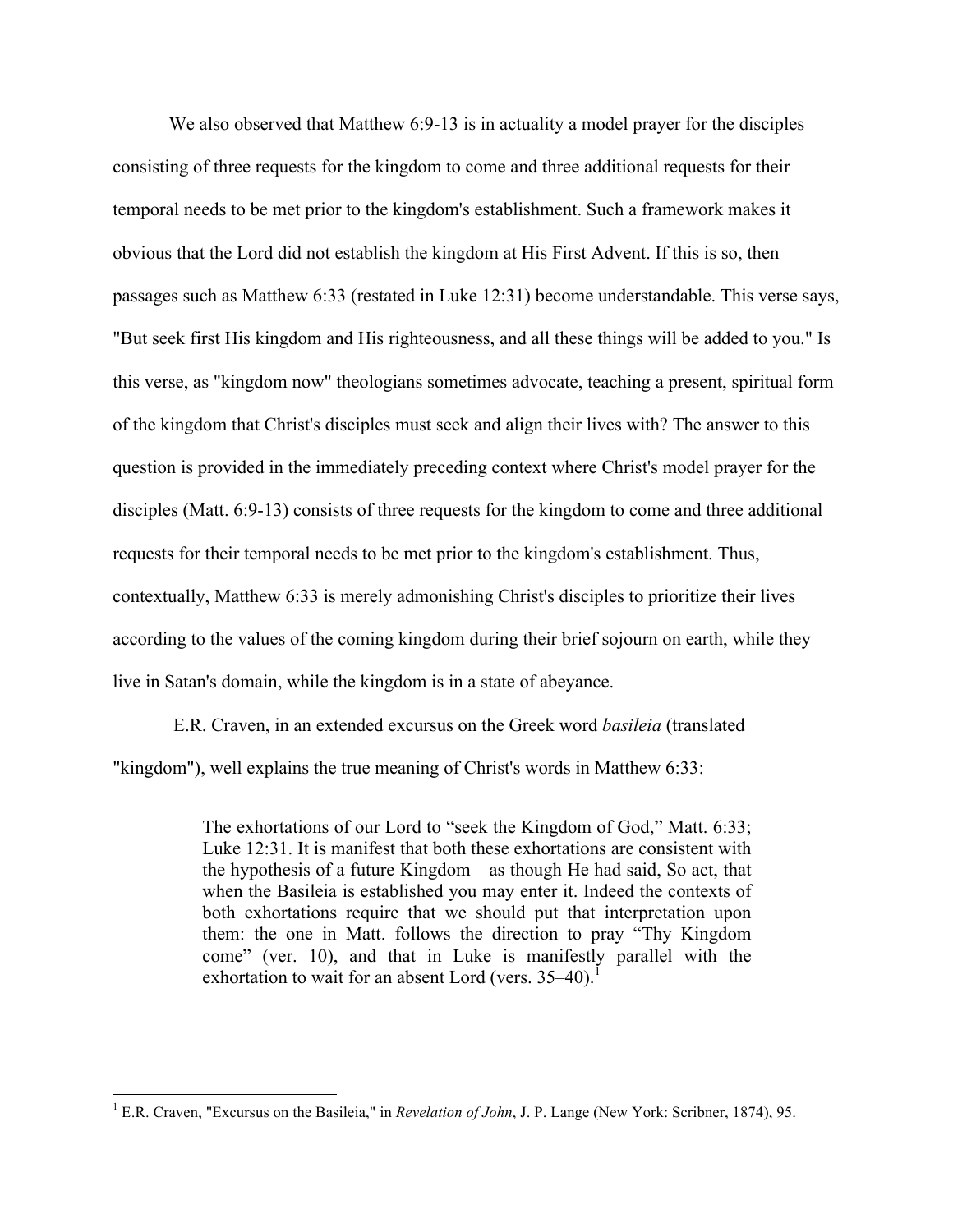Such an interpretation helps explains why Paul refers to Christ's followers in the present world system as "ambassadors." Second Corinthians 5:20 states, "Therefore, we are *ambassadors* for Christ, as though God were making an appeal through us; we beg you on behalf of Christ, be reconciled to God" (italics added). An ambassador is someone who represents the value system of his home country on foreign soil. America's ambassador to Iran, for example, represents American values on Iranian soil. Similarly, God's people represent the values of their true home, the coming kingdom, on Satan's turf, which is the present world system (1 John 5:19). The whole designation "ambassador" makes little sense if the kingdom were a present, spiritual reality. After all, it would be nonsensical to represent the values of the kingdom in the present world as an ambassador if the kingdom was in fact a current reality.

It is for reasons such as this that the New Testament frequently identifies God's people in the present world as "the sons of the kingdom" (Matt. 13:38). A son (*huios*) is an heir. Galatians 4:7 explains, "Therefore you are no longer a slave, but a son; and *if a son, then an heir* through God" (italics added). An "heir" is an individual who is entitled to an inheritance. An inheritance, by definition, refers to a benefit forthcoming in the future but not yet received in the present. If the kingdom were a present reality then God's people could not be sons of the kingdom or kingdom heirs. How can one be an heir to something that he already possesses? In a previous article we noted that the New Testament consistently portrays the church as an heir of the coming kingdom as opposed to a ruler in a present existing kingdom (Acts 14:22; 2 Thess. 1:5; 2 Tim. 4:18; 2 Pet. 1:11). James 2:5 says, "Listen, my beloved brethren: did not God choose the poor of this world *to be* rich in faith and *heirs of the kingdom* which He promised to those who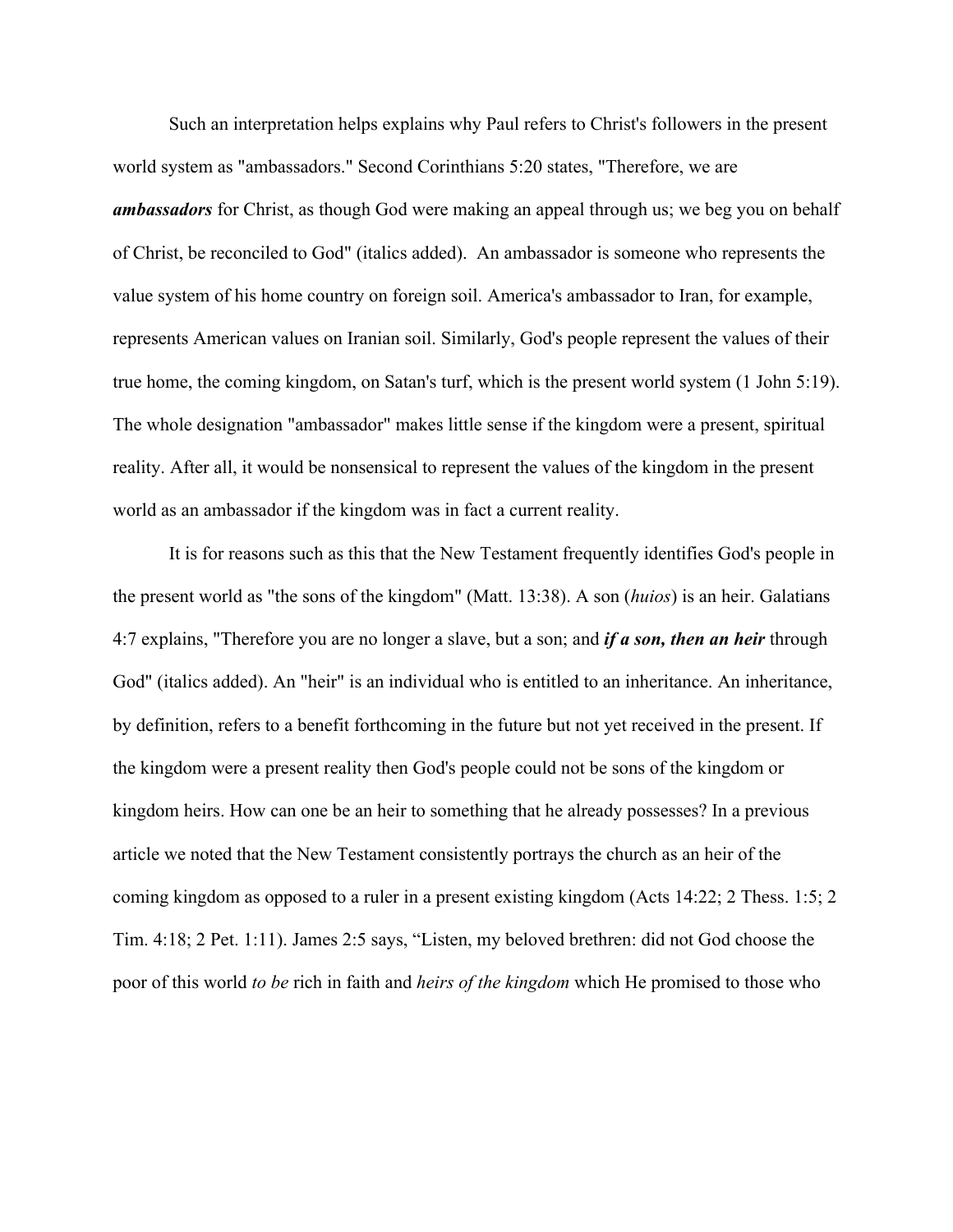love Him?" (italics added). Premillennial scholar Peters asks, "If the church is the Kingdom, and believers are now in it, why designate them 'heirs,' etc., of a Kingdom."<sup>2</sup>

Again, far from teaching a present manifestation of the kingdom, Matthew 6:33 merely teaches that God's people should prioritize their lives according to the values of the coming kingdom during their brief sojourn on earth while living in Satan's domain as the kingdom is in a state of absence and postponement. Only such a view properly handles the designations of "ambassador" and "heir."

## THE KINGDOM OF GOD HAS COME UPON YOU

We also examined Matthew 11:12, which says, "From the days of John the Baptist until now the kingdom of heaven suffers violence, and violent men take it by force." We saw that "kingdom now" theologians contend that the kingdom had to be present in order for it to be resisted so strenuously.<sup>3</sup> However, we noted the parallel passage (Luke 16:16), which says, "The Law and the Prophets *were proclaimed* until John; since that time the gospel of the kingdom of God has been preached, and everyone is forcing his way into it." Here, the emphasis is on the proclamation of the kingdom. Thus, what is actually being rejected is the proclamation of the kingdom or the message of the kingdom rather than any present manifestation of the kingdom.<sup>4</sup>

Another statement made by Christ that is utilized by "kingdom now" theologians is found in Matthew 12:28, which says, "But if I cast out demons by the Spirit of God, then the kingdom of God has come upon you" (see also Luke 11:20). "Kingdom now" theologians interpret this statement to mean that Christ began a spiritual form of the Messianic kingdom at His First

<sup>&</sup>lt;sup>2</sup> George Peters, *The Theocratic Kingdom* (Grand Rapids: Kregel, 1952), 1:600.<br><sup>3</sup> Craig Blaising, "The Kingdom of God in the New Testament," in *Progressive Dispensationalism* (Wheaton: Victor, 1993), 248.

<sup>4</sup> Stanley Toussaint, "Israel and the Church of a Traditional Dispensationalist," in *Three Central Issues in Contemporary Dispensationalism* (Grand Rapids: Kregel, 1999), 233.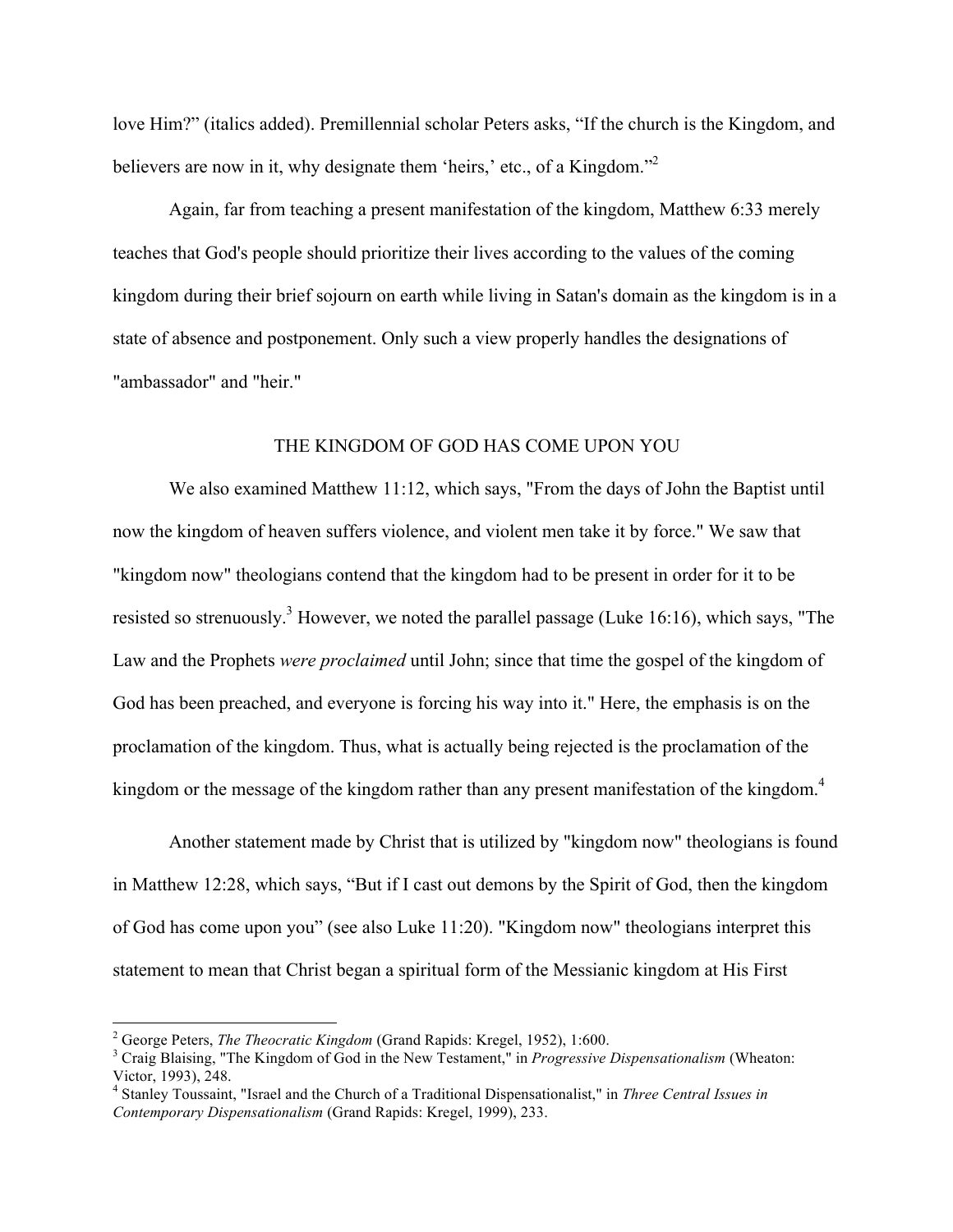Advent. However, this view fails to interact with Christ's "offer of the kingdom" to first-century Israel, which is the idea that the kingdom was offered to the nation by John the Baptist, Christ, and the disciples. Yet, it was rejected by the nation, consequently postponed, and eventually will be re-offered to the nation during the future Tribulation period. This interpretive framework allows the various manifestations of the kingdom in the life of Christ (Matt. 12:28), such as His miracles and exorcisms, to be interpreted as mere tokens of the coming kingdom rather than announcing an inaugurated form of the kingdom. In other words, the presence of the kingdom in the life of Christ could become a reality for Israel and the world had Israel fulfilled her responsibility of enthroning her king (Deut. 17:15).<sup>5</sup> Thus, when understood in the light of this kingdom offer, Christ's statement in Matthew 12:28 was not indicative of the fact the kingdom had arrived. Rather, His statement simply meant that the tokens of the kingdom (His miracles, exorcisms, etc...) could have become a reality for the nation had Israel responded to the contingency of the offer that Christ was extending to her.

Yet another way of explaining why Matthew 12:28 does not teach a present manifestation of the kingdom is by simply noting the specific verb here employed. Interestingly, both passages (Matt 12:28; Luke 11:20) use the word *phthano* ("has come") rather than *erchomai* ("comes" as in Luke 17:20) or *anaphaino* ("appear" as in Luke 19:11). Craven notes the significance of such a subtle, nuanced word choice:

> "In the New Testament...*phthano* occurs only in the later, weakened sense of *reaching to*"...The phrase is similar to the one in 1 Thess. 2:16, where, manifestly, it was not designed to represent the wrath spoken of as *already poured forth* upon its objects—they were living men, but as *having reached unto, overhanging* them, comp. also Rom. 9:31; 2 Cor. 10:14; Phil. 3:16; 1 Thess. 4:15...The passages under consideration aptly

 <sup>5</sup> Stanley Toussaint, "The Contingency of the Coming Kingdom," in *Integrity of Heart, Skillfulness of Hands* (Grand Rapids: Baker, 1994), 225, 232-35.